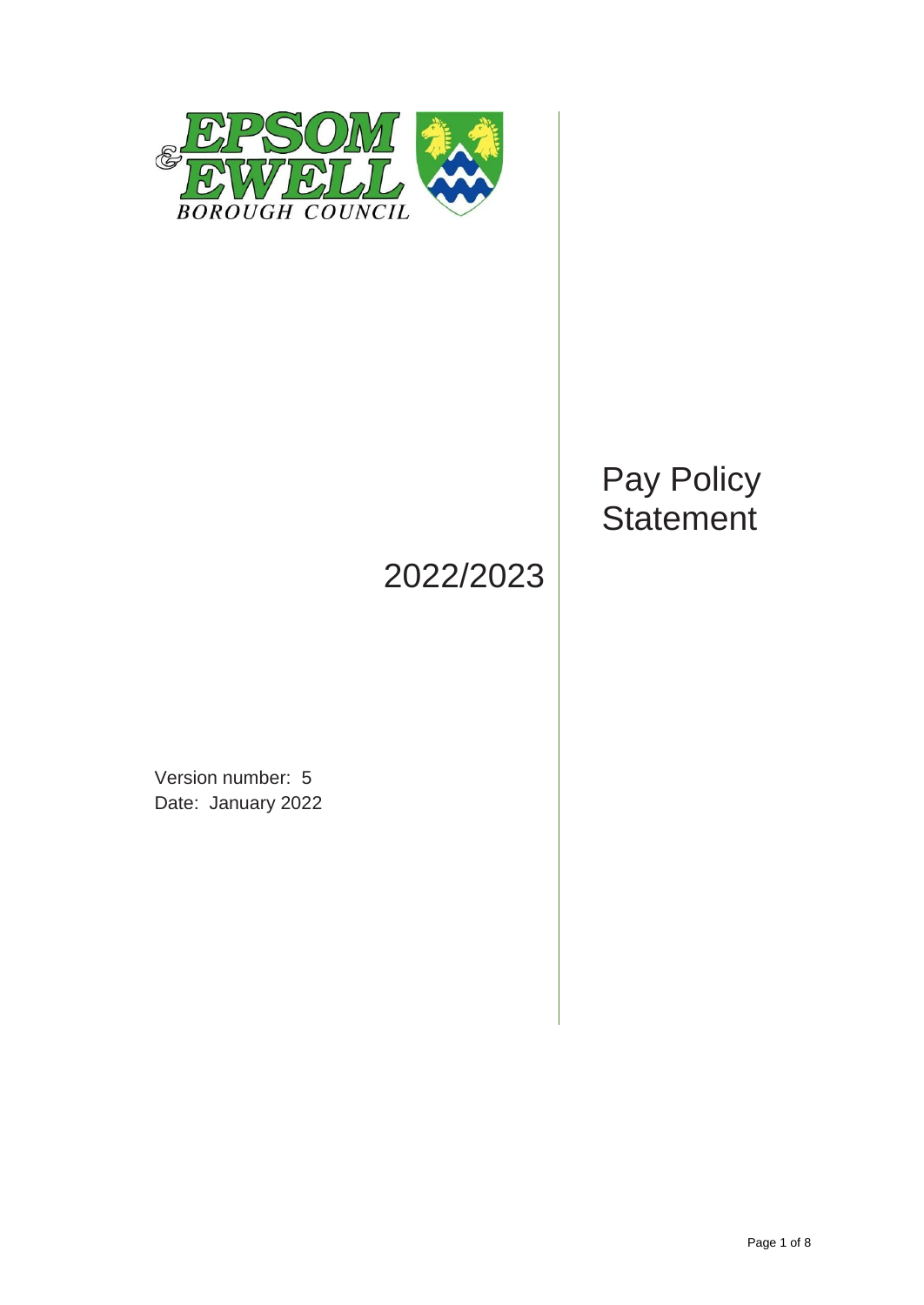# **Tracking**

| <b>Policy Title</b>       | Pay Policy Statement<br>2022/2023  |                            |
|---------------------------|------------------------------------|----------------------------|
| <b>SMT sign off</b>       |                                    |                            |
| <b>Committee</b>          | <b>Strategy &amp; Resources</b>    | <b>Date</b><br>approved    |
|                           | <b>Full Council</b>                | <b>Date</b><br>approved    |
| <b>Review due</b><br>date | 12 months                          | <b>Review</b><br>completed |
| <b>Service</b>            | HR & Organisational<br>Development |                            |

# Revision History

| <b>Revision</b><br><b>Date</b> | <b>Revisor</b>               | <b>Previous</b><br><b>Version</b> | <b>Description of Revision</b> |
|--------------------------------|------------------------------|-----------------------------------|--------------------------------|
| March<br>2019                  | Shona Mason                  | Version 2                         | Updated for 2019/20            |
| January 2020                   | Debbie Childs                | Version 3                         | Updated for 2020/21            |
| January 2021                   | Debbie Childs                | Version 4                         | Updated for 2021/22            |
|                                | January 2022   Debbie Childs | Version 5                         | Updated for 2022/23            |

Document Approvals

Each revision requires the following approvals:

| <b>Sponsor/Approval</b> |                      | <b>Date</b>            |  |
|-------------------------|----------------------|------------------------|--|
| <b>S&amp;R</b>          | Version <sub>2</sub> | 2 April 2019           |  |
| <b>Full Council</b>     | Version 2            | 30 April 2019          |  |
| <b>S&amp;R</b>          | Version 3            | 30 January 2020        |  |
| <b>Full Council</b>     | Version 3            | 13 February 2020       |  |
| <b>S&amp;R</b>          | Version 4            | 28 January 2021        |  |
| <b>Full Council</b>     | Version 4            | 16 February 2021 (TBC) |  |
| <b>S&amp;R</b>          | Version 5            | 27 January 2022        |  |
| <b>Full Council</b>     | Version 5            | 15 February 2022       |  |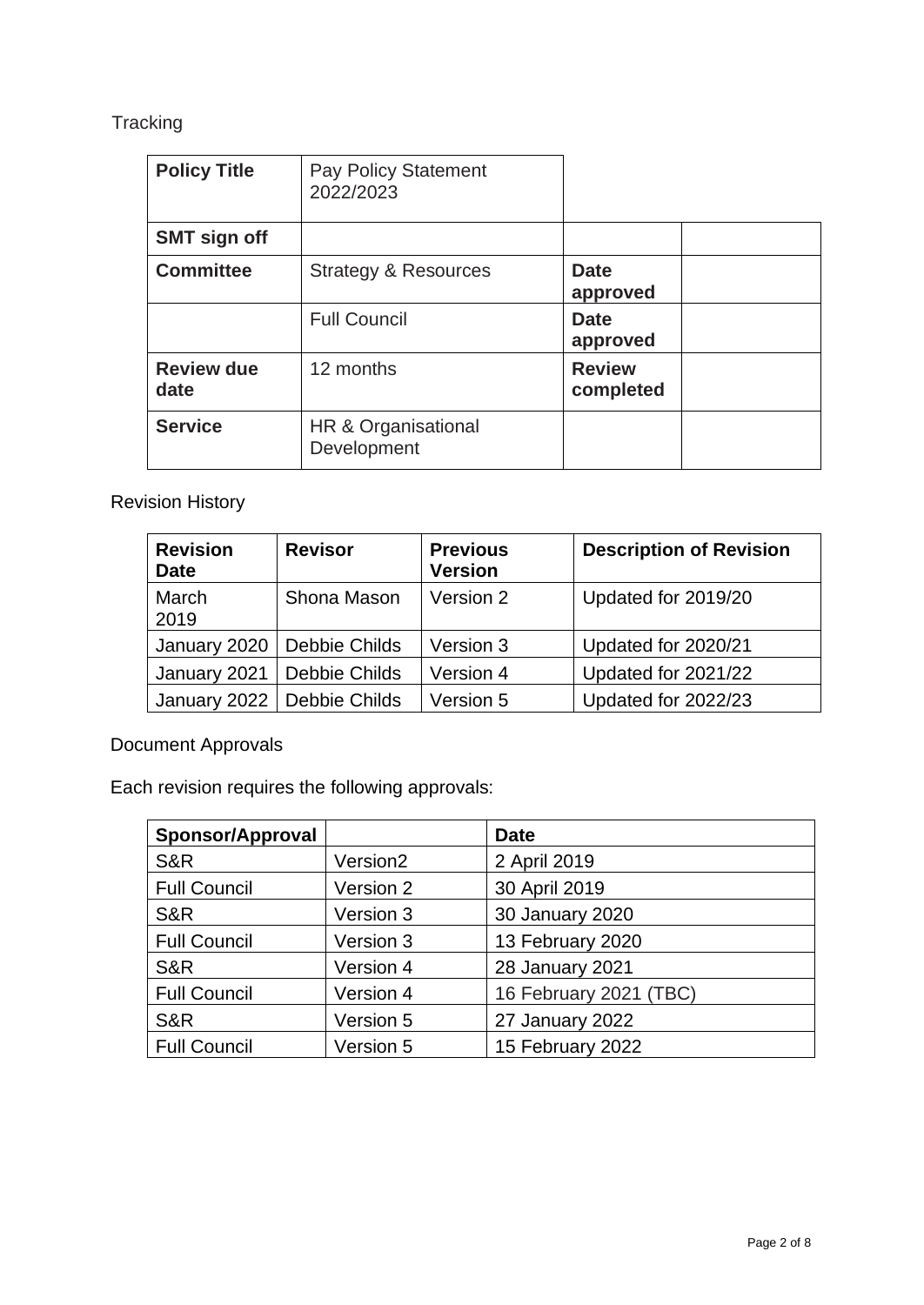# **CONTENTS**

| $\mathbf{1}$   | Introduction and background summary                                                                                 |  |
|----------------|---------------------------------------------------------------------------------------------------------------------|--|
| $\overline{2}$ | Purpose                                                                                                             |  |
| 3              | Level and elements of remuneration for each Chief Officer                                                           |  |
| 4              | Remuneration of Chief Officers on recruitment                                                                       |  |
| 5              | Increases and additions to remuneration for each Chief Officer                                                      |  |
| 6              | The approach to the payment of Chief Officers on their ceasing to hold<br>office or to be employed by the authority |  |
| $\overline{7}$ | The publication of and access to information relating to remuneration<br>of Chief Officers                          |  |
| 8              | Pay multiple (ratio) between Chief Officers' pay and all other<br>employees                                         |  |
| 9              | Election fees                                                                                                       |  |
| 10             | Gender Pay Gap                                                                                                      |  |
| 11             | Policy on employing someone who has taken redundancy                                                                |  |
| 12             | Policy on employing someone who is also drawing a pension                                                           |  |
| 13             | Policy on lowest paid                                                                                               |  |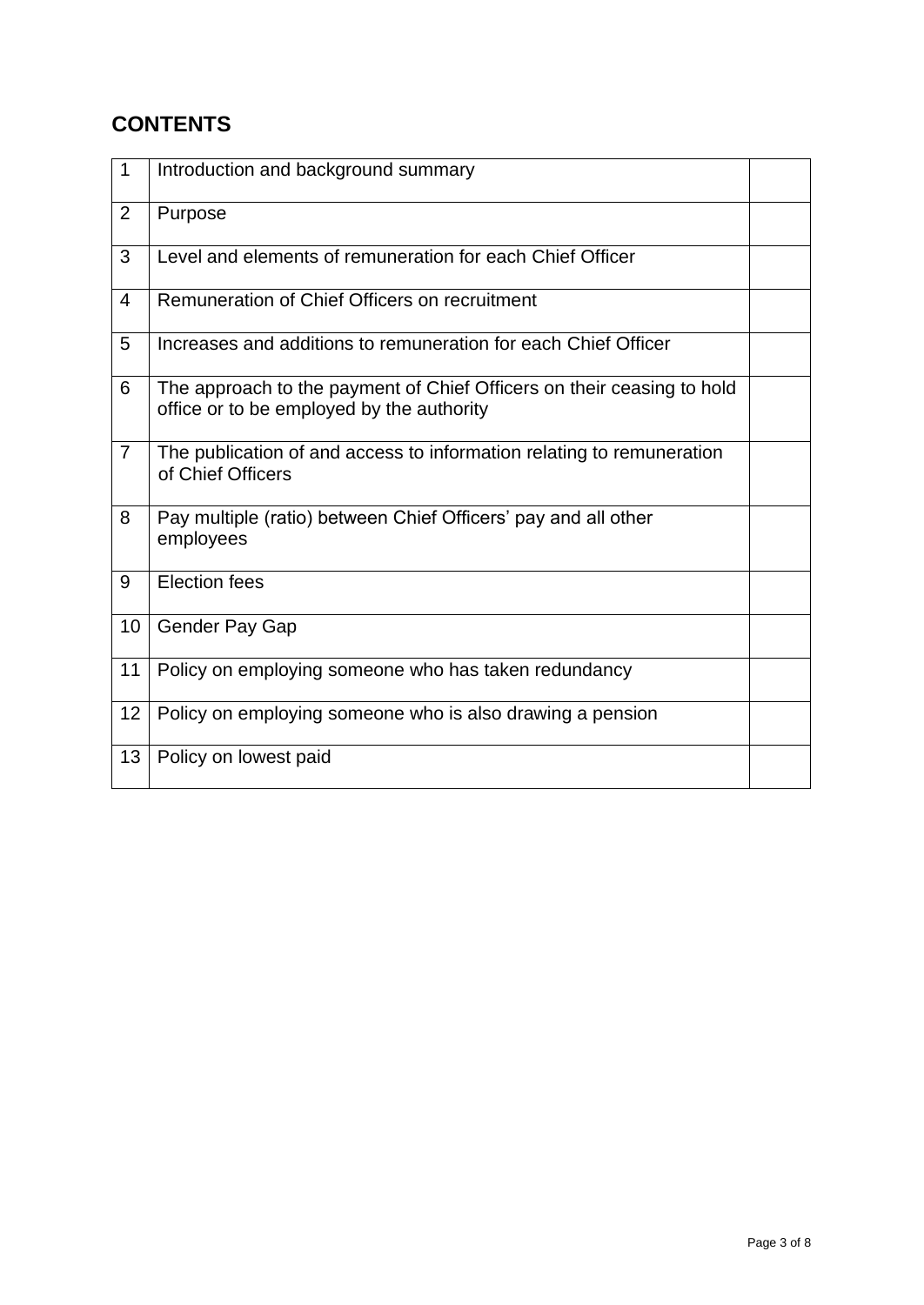## **1. Introduction and Background Summary**

- 1.1. Under the Localism Act 2011 the Council is required to publish an annual pay policy statement which has been approved by full Council.
- 1.2. The information is set out under headings which have been prescribed by the Localism Act and relates to 2022/23 financial year.

#### **2. Purpose**

- 2.1 The statement sets out the levels of remuneration for the Council's Chief Officers as well as a general approach to pay which is lifted from the Council's Employee Pay & Remuneration Policy.
- 2.2 The information set out in the pay policy statement meets the requirements of the legislation and details the relationship between those employees who are lowest paid and Chief Officers.
- 2.3 The policy statement outlines the following key areas:
	- Level and elements of remuneration for each Chief Officer
	- Remuneration of Chief Officers on recruitment
	- Increases and additions to remuneration for each Chief Officer
	- The approach to the payment of Chief Officers on their ceasing to hold office or to be employed by the authority
	- The publication of and access to information relating to remuneration of Chief Officers
	- Pay multiple (ratio) between Chief Officers' pay and all other employees
	- **Election fees**
	- Policy on employing someone who has taken redundancy
	- Policy on employing someone who is also drawing a pension
	- Policy on lowest paid

#### **3. Level and elements of remuneration for each Chief Officer**

- 3.1 All staff are employed on an Epsom & Ewell Borough Council contract of employment and therefore are subject to PAYE. All employees are on local conditions and the pay structure applies to all employees, including Chief Officers. The grade allocated to a post is determined by the qualifications, skills and knowledge required as outlined in a role profile and person specification. The Council has a job evaluation scheme which is used to evaluate the grades of posts.
- 3.2 For the purposes of this policy statement, all references to "Chief Officers" is taken to include the Chief Executive and Directors. Their 2022/23 salary scales are set out in the table below: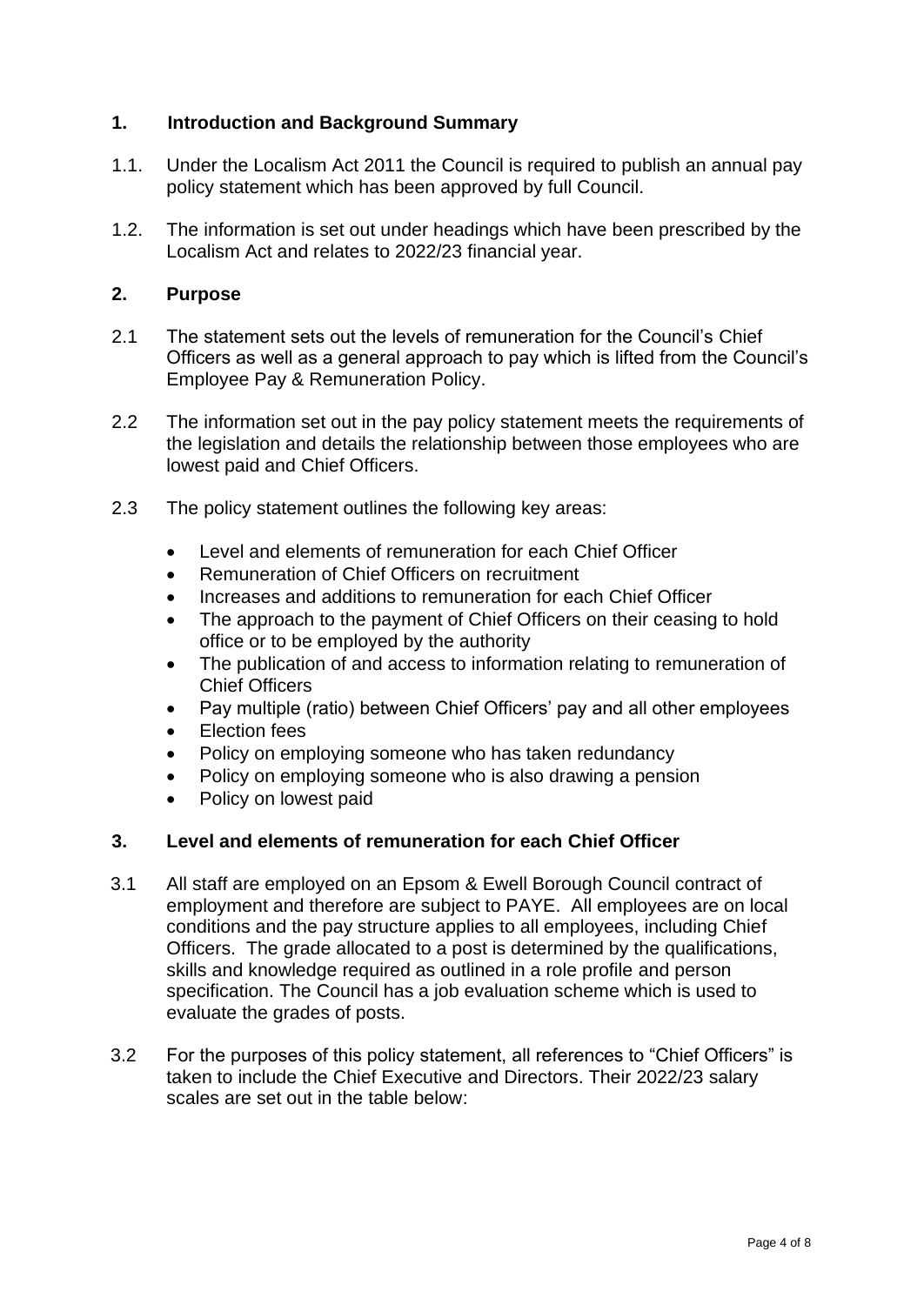| <b>Post</b>            | Bottom of salary range p.a. | Top of salary range p.a. |
|------------------------|-----------------------------|--------------------------|
| <b>Chief Executive</b> | £106,252                    | £124,596                 |
| <b>Directors</b>       | £85,323                     | £100,131                 |

- 3.3 In addition to basic pay these Officers may receive the following benefits, where applicable:
	- Payment into the pension scheme if the employee has opted in and pays contributions at the required employee level themselves. Employer's contribution is currently 17.4% of pensionable pay; next actuarial valuation is due 31.03.2023.
	- Chief Executive and Director monthly allowance of 4% of basic salary in respect of subsistence and other expenses thereby reducing administration and providing a cap on the cost.
	- Payment of up to two annual subscriptions to professional institutions where this is an essential requirement of the role. Costs of memberships vary but most are around £200.
	- Allowance for the requirement to have a car for the effective performance of duties. The amount varies according to the role of the individual.
- 3.4 Our policy is to pay appropriately to attract competent and experienced Senior staff to lead the organisation. We do not aim to be in the upper quartile of payment levels locally but nearer the mid-point or median.
- 3.5 We recognise that the cost of housing in Epsom & Ewell is amongst the highest in the South East and that we are within commuting distance of London and the higher salaries there. All are taken into account when determining salary levels from sourced benchmarking information.
- 3.6 The overall consideration is what is reasonable and financially affordable.

## **4. Remuneration of Chief Officers on recruitment**

- 4.1 Our policy is to appoint at the bottom of the salary scale, or near the bottom taking into account relevant skills and experience, progression through the grade is subject to satisfactory performance in accordance with our performance management scheme.
- 4.2 On occasion it may be necessary to appoint above the bottom point, in this case consideration will be given to the justification for doing so and will dependent upon factors such as experience and market conditions.
- 4.3 Appointments to the post of Chief Executive are made by the Council and appointments of Directors are made by an Appointments Panel.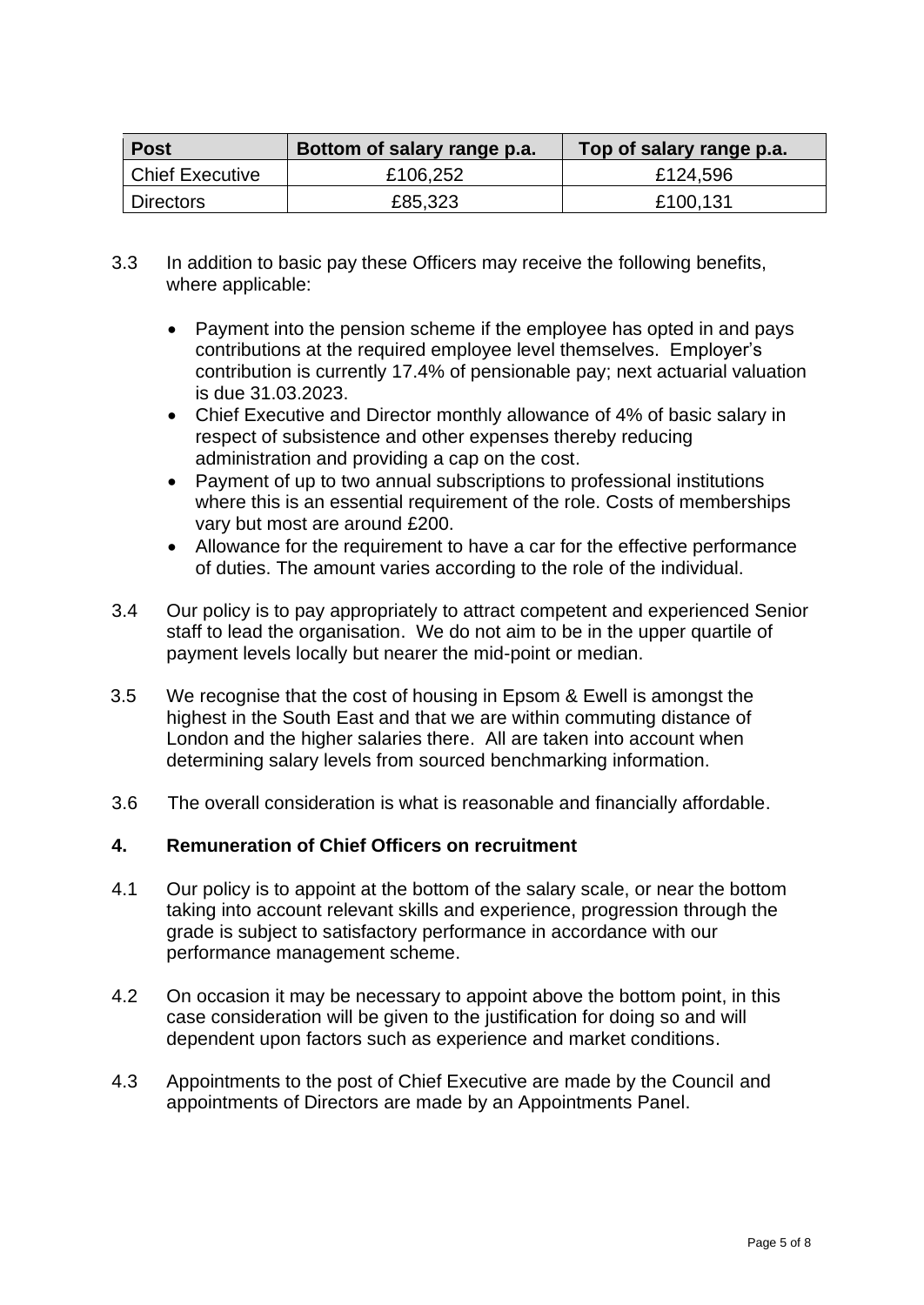## **5. Increases and additions to remuneration for each Chief Officer**

- 5.1 Cost of living pay increases for all staff are considered every four years (in line with the Council's Pay Policy for 2020-24) through consultation with the Staff Consultative Group, which is made up of employee representatives and is the body which the Council consults with on terms and conditions of employment and other employee related matters.
- 5.2 Based on financial forecasts assessed at the commencement of the 2020-24 four-year period, an annual 2% cost of living increase was budgeted for based on the Government's target for CPI at that time.
- 5.3 Based on the CPI figure of 3.1% for September 2021, a capped 3% cost of living increase will be applied to the pay scales for 2022/23 in line with the four-year pay deal.
- 5.4 When determining pay awards, we consider financial affordability as well as the increase in cost of living for all staff.
- 5.5 All employees (including Chief Officers) can be awarded a single increment on the salary scale annually. This is dependent on satisfactory performance with no automatic progression through grades. All employees are expected to perform their duties to a satisfactory standard to progress through the grade.
- 5.6 Once an employee reaches the top of their salary scale there is no opportunity for further progression, however, any cost-of-living increase will apply.

#### **6. The approach to the payment of Chief Officers on their ceasing to hold office or to be employed by the authority**

- 6.1 Our Managing Workforce Change policy sets out a consistent method of calculating redundancy pay which uses the Modified Statutory Redundancy ready reckoner which is applied to all redundant employees including Chief Officers.
- 6.2 The level of redundancy pay is calculated on weekly earnings using the statutory system. The payment is intended to recompense employees for the loss of their livelihood and provide financial support whilst they seek alternative employment.
- 6.3 The Council has a Local Government Pension Scheme Discretions Policy which is applicable to all employees, including Chief Officers.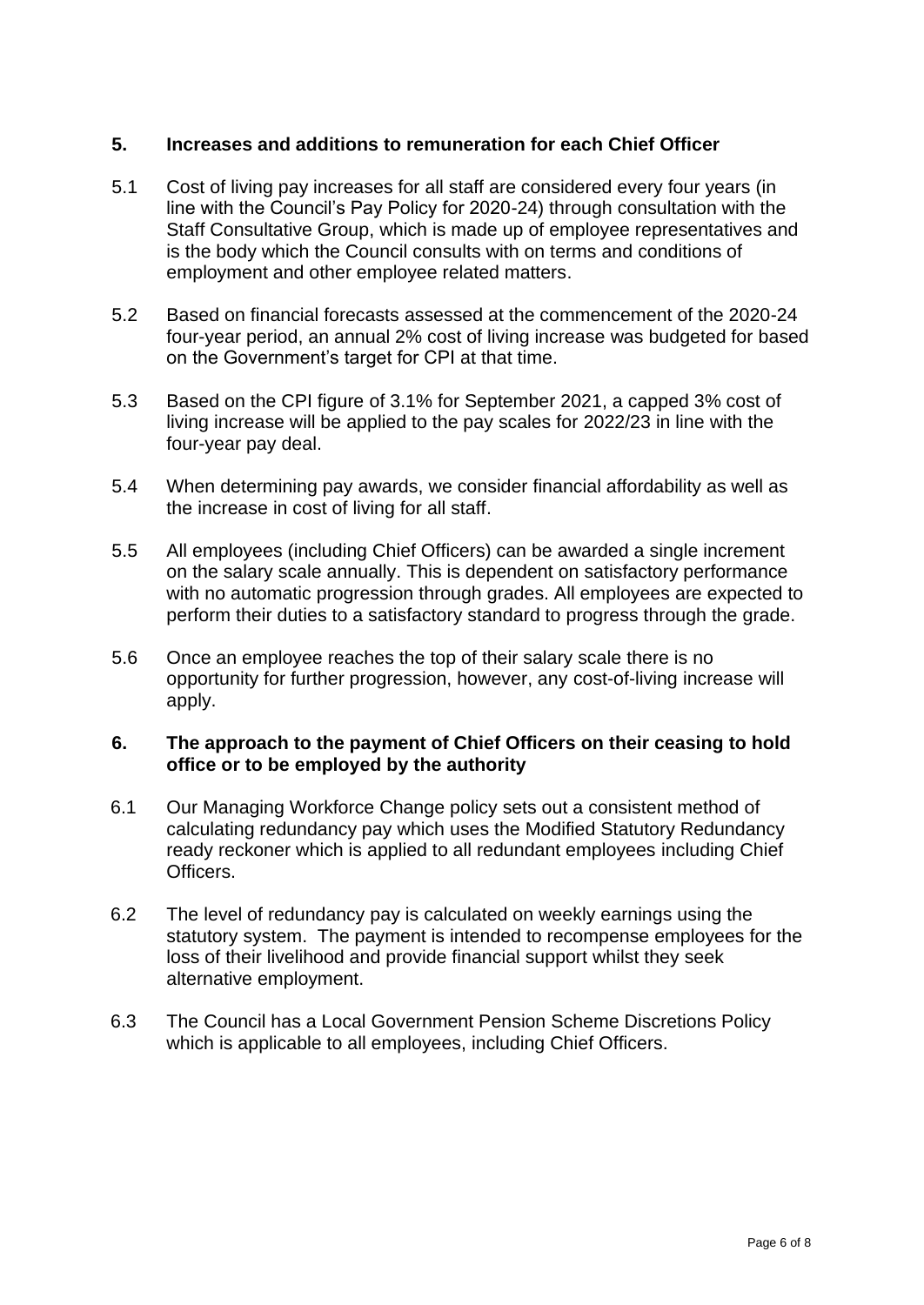#### **7. The publication of and access to information relating to remuneration of Chief Officers**

- 7.1 Our annual pay policy statement will be published on the website where it can be easily accessed by any interested parties such as taxpayers and external organisations.
- 7.2 Information about Chief Officer remuneration is also published as part of the Final Statement of Accounts.

#### **8. Pay multiple (ratio) between Chief Officers' pay and all other employees**

- 8.1 The pay of all employees is set according to the Council's pay scales. There is a fixed relationship between each point on each of the grades. There are no predefined pay ratios between different groups of employees or specific posts.
- 8.2 The bottom of our lowest pay scale in 2022/23 will be £19,907 per annum and the top of the Chief Executive scale will be £124,596 per annum. This results in a pay multiple of 1 : 6.3 Please note that this is based on pay scales and not actual salaries.
- 8.3 This is therefore within the maximum ratio 1: 20 identified as a maximum pay multiple in the Hutton Review of Public Sector Pay.
- 8.4 As at 30 November 2021 the mean average pay for employees other than Chief Officers was £30,362; therefore, currently the ratio of mean average Chief Officer pay to mean average pay of other employees is 1: 3.2

*NB The mean average pay for employees other than Chief Officers in 8.4 may fluctuate throughout the year depending on staff in post and their respective salaries.*

#### **9. Election fees**

- 9.1 Fees in respect of the role of Returning Officer for, borough and county elections are paid separately from and in addition to the relevant Officer's salary package. The amount payable varies according to the size of the electorate and number of postal voters and is calculated as set out in the Appendix 1. (Election of county/ borough / parish councillors in Surrey: scale of returning officer's fees and charges – 2020/21).
- 9.2 This fee structure is organised by Guildford Council. Once issued, consultation is undertaken with this Council and then passed by the Surrey Chief Executives. A new fee structure is not due to be released until February 2022 at the very earliest.
- 9.3 Payments for employees below Chief Officer level for Local Election duties are made in accordance with the same scale.